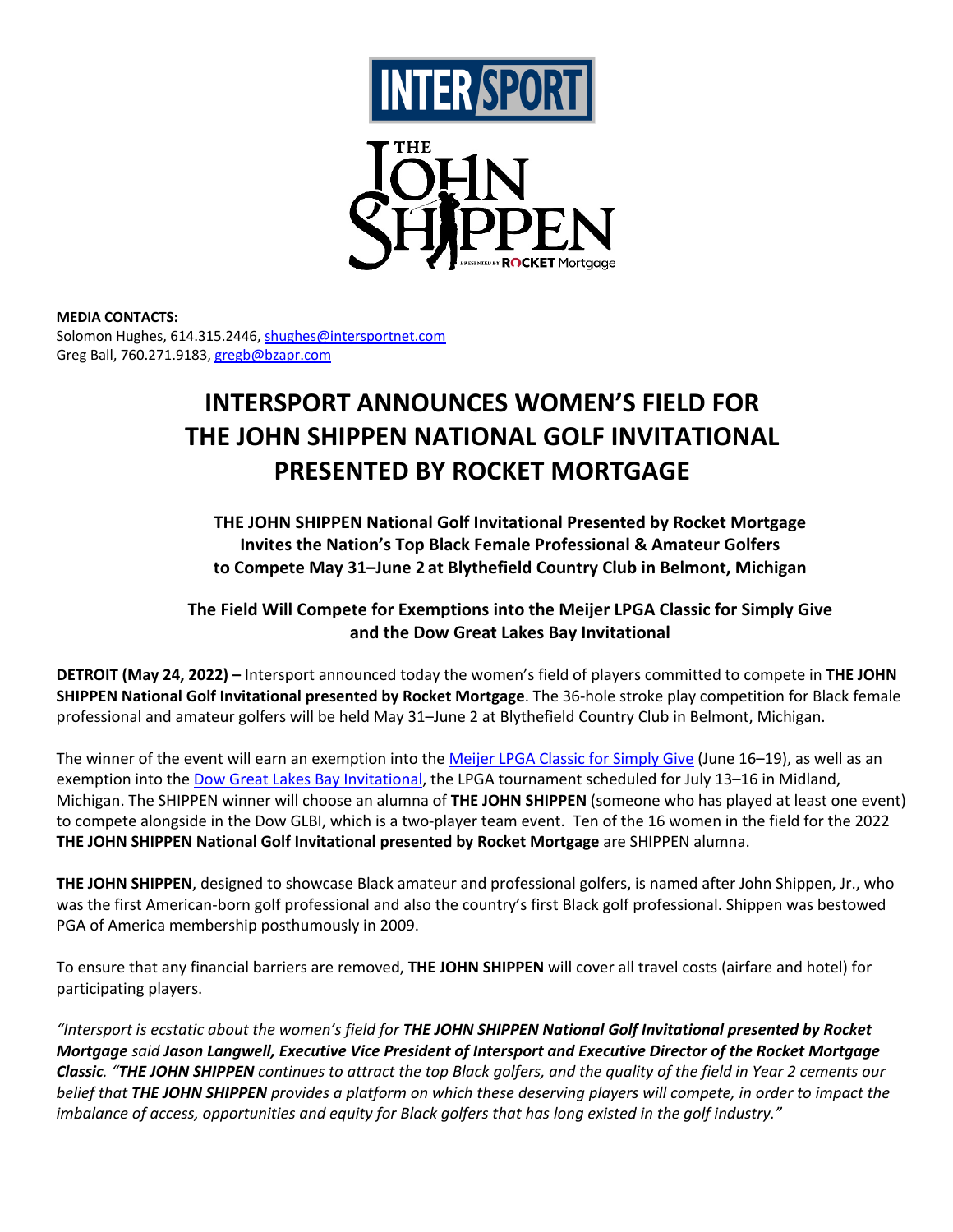#### **THE JOHN SHIPPEN NATIONAL GOLF INVITATIONAL PRESENTED BY ROCKET MORTAGE WOMEN'S PLAYER FIELD**

*(Players Listed in Alphabetical Order)*

#### **WOMEN'S FIELD**

*Name / Age / Status / College*

#### **ALONA AVERY** *(15) – Amateur (Class of 2024)*

- 2022 Mack Champ Invitational champion

- 2021 T-8 at Under Armour Albane Valenzuela Girls Championship

#### **AMBER KUYKENDALL** *(24) – Professional (Texas Southern)*

- 2022 THE JOHN SHIPPEN Shoot-out Presented by Cognizant participant
- Three Time First Team All SWAC
- Five Top 25 finishes on WAPT

## **AMARI AVERY** *(18) – Amateur (Southern California)*

- 2021 THE JOHN SHIPPEN Women's Invitational participant
- 2022 Augusta National Women's Amateur participant
- 2021 U.S. Women's Open qualifier

## **AMARI SMITH** *(21) – Amateur (Colorado Christian)*

- 2021 THE JOHN SHIPPEN Women's Invitational participant
- 2019 USGA U.S. Girls Junior Championship qualifier
- 2019 Top 5 finish at Collegiate Golfweek Invitational

## **ANDRIEL AIMUA** *(26) – Professional (Charleston Southern)*

- Current LPGA EPSON Tour member
- Current WAPT member
- T-3 2019 MN Women's State Open

#### **ANITA UWADIA** *(24) – Professional*

- 2021 THE JOHN SHIPPEN Women's Invitational Champion
- 2021 LPGA Dow Great Lakes Bay Invitational participant

## **CHRISTYN CARR** *(22) – Amateur (North Carolina A&T)*

- 2021 THE JOHN SHIPPEN Women's Invitational participant
- 2021 Symetra Classic Exemption recipient
- 2019 Georgia Women's Amateur runner-up

## **GEORGIA OBOH** *(21) – Professional*

- Cote d' Ivoire Open Women's Champion 2018

#### **JADE SANDERS** *(23) – Professional (Alabama State)*

- 2022 THE JOHN SHIPPEN Shoot-out Presented by Cognizant participant
- 2022 Jim Thorpe Invitational T25
- 2021 Rene Powell WIG Tournament Top 5

## **KENDALL JACKSON** *(19) – Amateur (Howard)*

- 2022 Cardinal Classic medalist (College Event)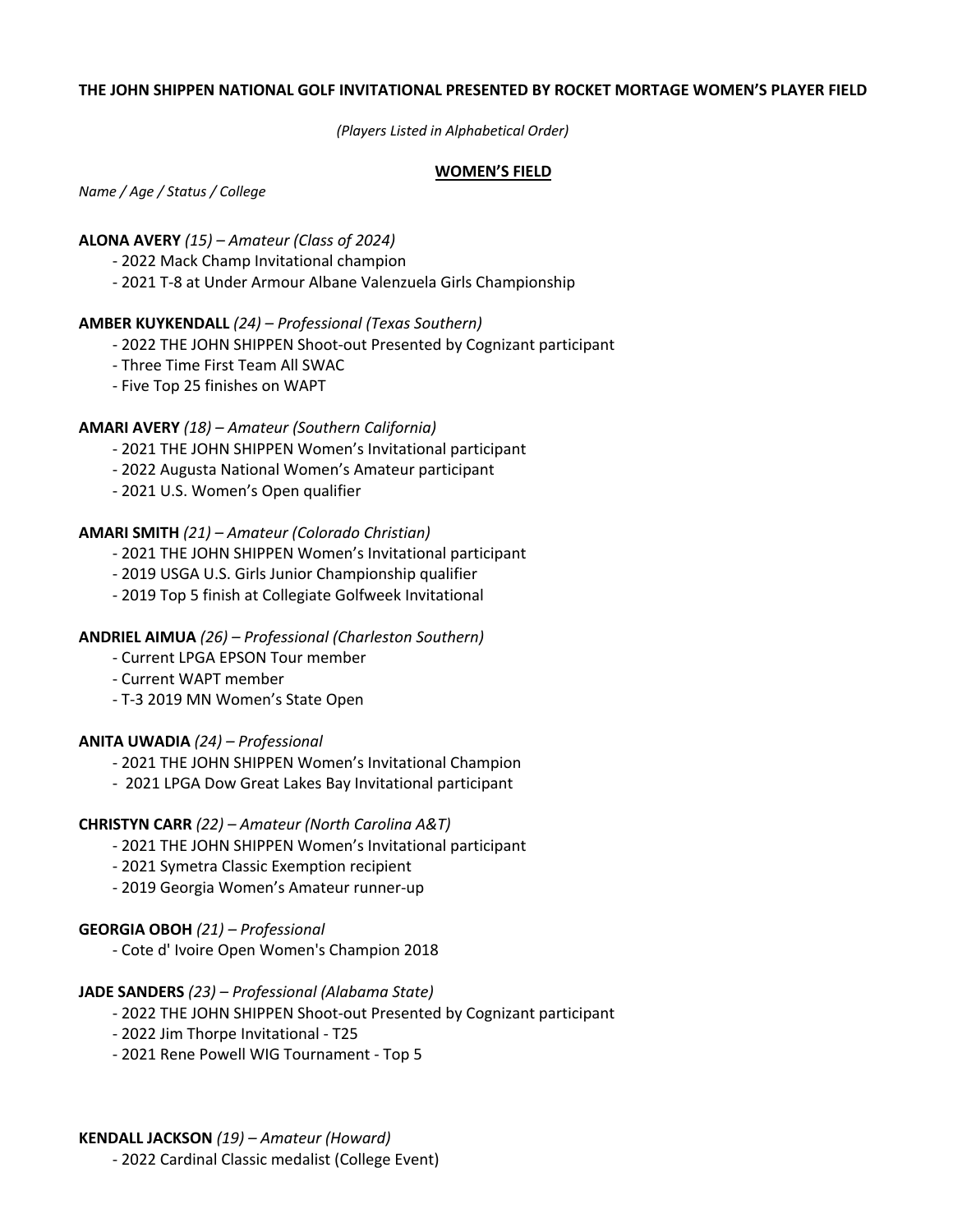## - 2021 US Girls Junior participant

- 2021 Texas State Junior runner-up

## **LAKAREBER ABE** *(26) – Professional (Alabama)*

- 2022 LPGA Cognizant Founders Cup start
- 2022 THE JOHN SHIPPEN Shoot-out Presented by Cognizant winner
- Current LPGA EPSON Tour member

## **MARIAH STACKHOUSE** *(28) – Professional (Stanford)*

- Five LPGA TOUR Top 10s
- 90 LPGA TOUR starts
- Four-time college All-American

## **MICAA' THOMAS** *(27) – Professional (SCAD)*

- 2022 THE JOHN SHIPPEN Shoot-out Presented by Cognizant participant
- Four National Women's Golf Association starts
- Five East Coast Women's All-Pro Tour starts

## **PAIGE CRAWFORD** *(30) – Professional (Montana State)*

- Four professional Top-10s
- 2013 BIG SKY individual champion

## **SADENA PARKS** *(31) – Professional (Washington)*

- 2022 THE JOHN SHIPPEN Shoot-out Presented by Cognizant participant
- Two professional wins
- 2015-2018 LPGA player
- Fifth African-American woman to earn her LPGA card

## **TIANA JONES** *(30) – Professional (South Carolina State)*

- 2022 THE JOHN SHIPPEN Shoot-out Presented by Cognizant participant
- 2022 Top 10 Finish PGA Winter Series
- 7th African American female to obtain PGA Membership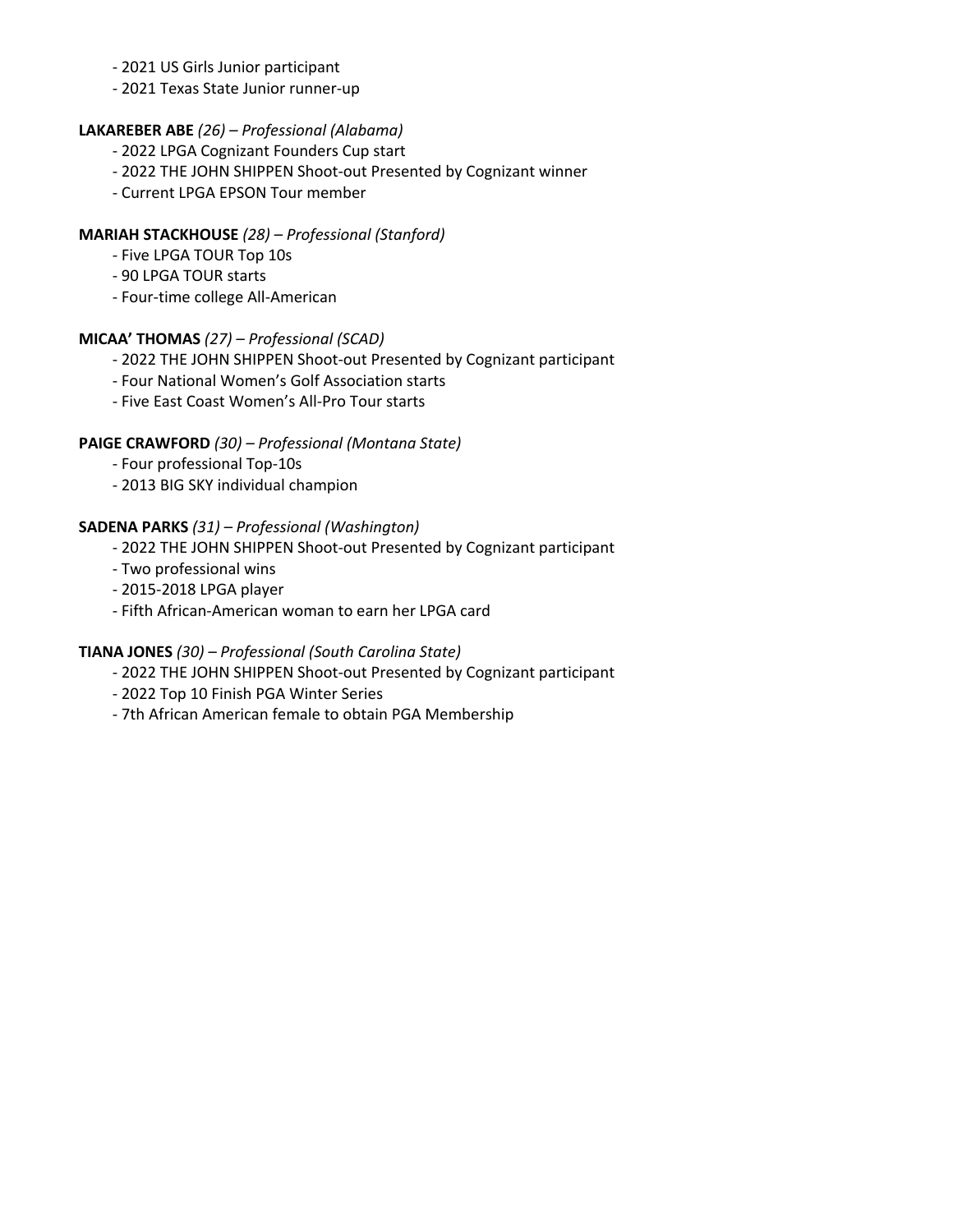Intersport collaborated with Woods and Watts Effect to design **THE JOHN SHIPPEN** as a vehicle to fundamentally increase diversity in golf and to create opportunities for young men and women of color in sports on a national scale.

A National Invitational committee was formed to help lead the recruitment and evaluation of players. The committee consists of more than a dozen leaders who support the advancement of Black golfers and includes coaches from HBCU schools, leaders from golf governing bodies and from men's and women's national golf events. The National Invitational committee is responsible for identifying the top Black professional and amateur golfers and recommending that group to the Selection Committee, which includes representatives from Intersport, the PGA TOUR, the LPGA, Woods & Watts Effect, Rocket Mortgage, Meijer and Dow. Any male or female professional or amateur golfer who identifies as Black can also submit their profile to info@thejohnshippen.com.

*"We are thrilled for the ladies who have accepted our invitation to participate in THE JOHN SHIPPEN National Golf Invitational* **presented by Rocket Mortgage***," said Sommer Woods, Co-Founder of Woods and Watts Effect, Tournament Lead for THE JOHN SHIPPEN and Volunteer Vice Chair of the Rocket Mortgage Classic. "We are pleased that THE JOHN SHIPPEN continues to provide them with an opportunity to advance their golf careers in a way that has previously not existed for them."*

Anita Uwadia & Shasta Averyhardt won the inaugural **THE JOHN SHIPPEN National Golf Invitational presented by Rocket Mortgage** in 2021.

Later this summer, **THE JOHN SHIPPEN National Golf Invitational presented by Rocket Mortgage** will feature the nation's top Black men competing in a 36-hole stroke play competition at Detroit Golf Club July 22–24. The winner will once again receive an exemption into the PGA TOUR's Rocket Mortgage Classic (July 28-31).

For updated information on **THE JOHN SHIPPEN**, please visit www.thejohnshippen.com/and follow us on Facebook and Instagram (@TheJohnShippen) and on Twitter (@TheJShippen). For information about sponsorship opportunities or how to get involved, email us at THEJOHNSHIPPEN@intersportnet.com.

###

#### **ABOUT INTERSPORT**

Since 1985, Intersport has been an award-winning innovator and leader in the creation of sports, lifestyle, culinary and entertainmentbased marketing platforms. With expertise in Sponsorship Consulting, Experiential Marketing, Hospitality, Customer Engagement, Content Marketing, Productions and Sports Properties, this Chicago-based Marketing & Media Solutions Company helps their clients to create ideas, content and experiences that attract and engage passionate audiences. To learn more about Intersport, visit www.intersport.global, like us on Facebook or follow us on Twitter and Instagram.

#### **ABOUT WOODS & WATTS EFFECT**

Woods & Watts Effect is an equity and inclusion consulting firm of transformation engineers, co-founded by Sommer Woods and Michele Lewis Watts, Ph.D. They are a solutions-driven team that adeptly designs programs that assess a company's strengths and areas for improvement relative to inclusion and social equity. Woods & Watts Effect is innovative in their thinking, their engagement and their execution. Through a bold, non-traditional and engaging approach, they produce viable and actionable solutions for sustainable change. More information is available at WoodsWattsEffect.com.

#### **About Rocket Mortgage**

Detroit-based Rocket Mortgage, the nation's largest home mortgage lender and part of Rocket Companies (NYSE: RKT), enables the American Dream of homeownership and financial freedom through its obsession with an industry-leading, digital-driven client experience. In late 2015, it introduced the first fully digital, completely online mortgage experience. Rocket Mortgage closed \$351 billion dollars of mortgage volume across all 50 states in 2021.

Rocket Mortgage moved its headquarters to downtown Detroit in 2010. The company generates loan production from web centers located in Detroit, Cleveland and Phoenix and operates a centralized loan processing facility in Detroit. Rocket Mortgage ranked highest in the country for customer satisfaction for mortgage servicing by J.D. Power the past eight straight years, 2014 – 2021.